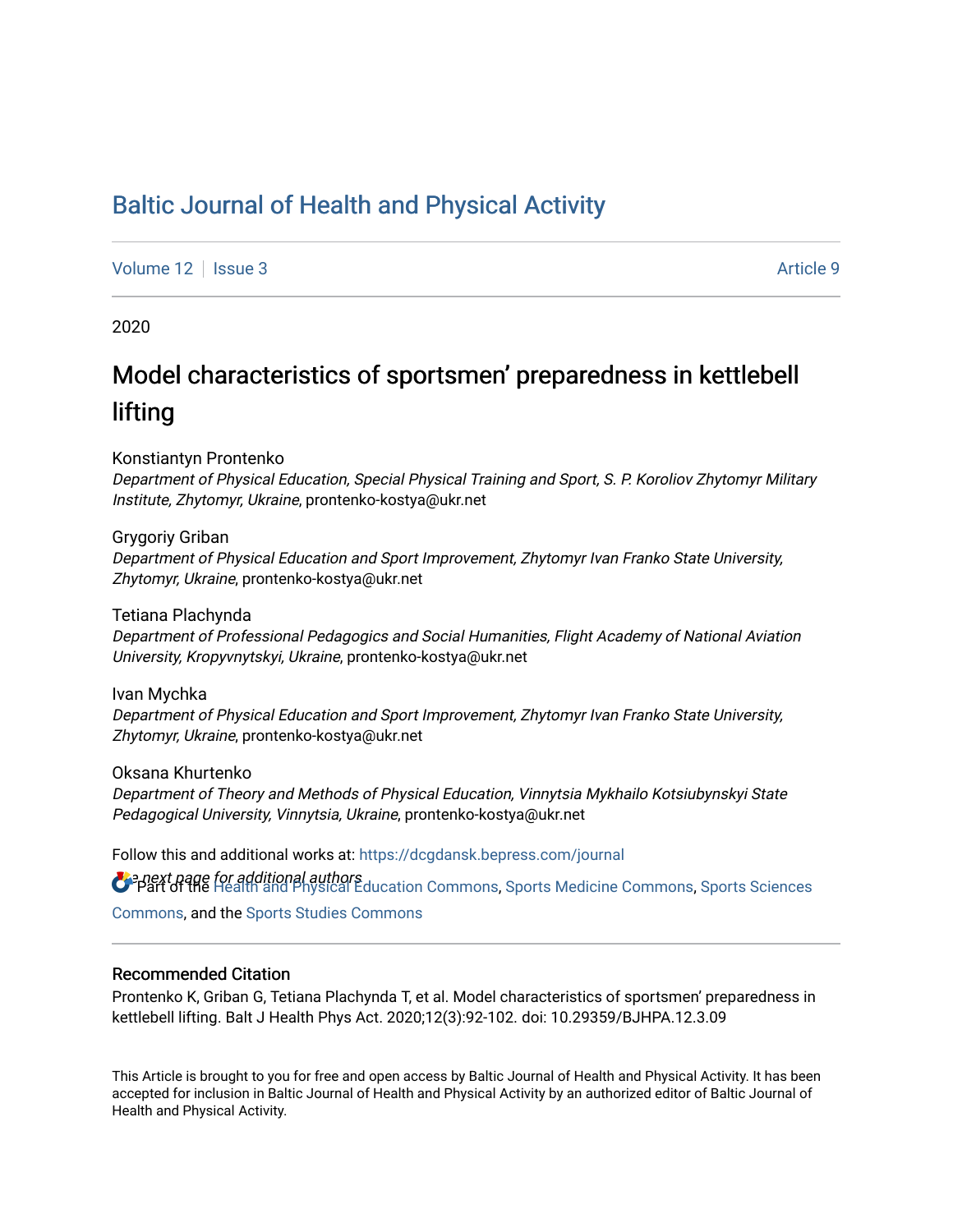## Model characteristics of sportsmen' preparedness in kettlebell lifting

#### Authors

Konstiantyn Prontenko, Grygoriy Griban, Tetiana Plachynda, Ivan Mychka, Oksana Khurtenko, Bogdan Semeniv, Oleksandr Gnydiuk, Vadym Muzhychok, and Mykola Puzdymir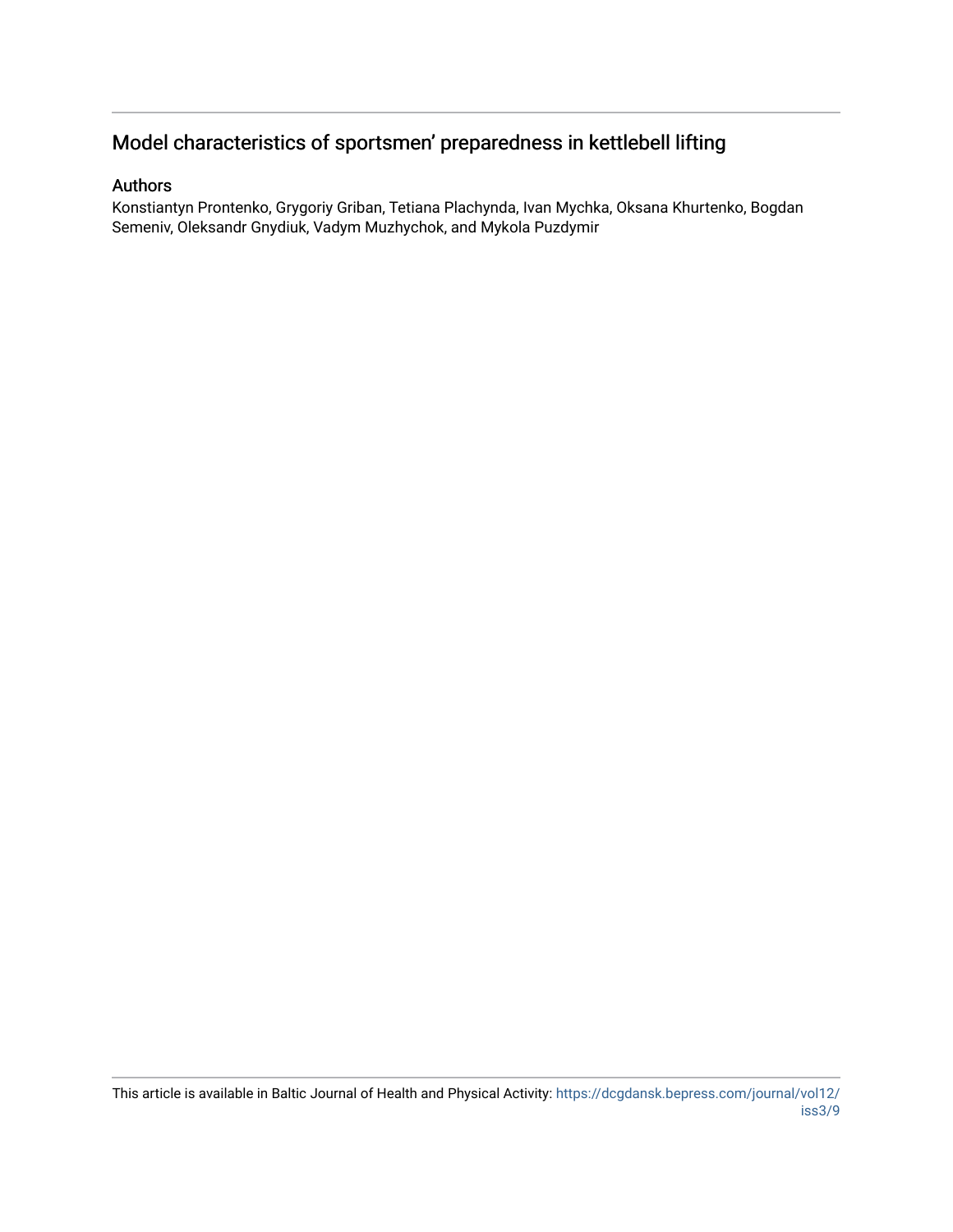#### **doi: 10.29359/BJHPA.12.3.09**

# **Model characteristics of sportsmen' preparedness in kettlebell lifting**

**Authors' Contribution: A** Study Design **B** Data Collection

- **D** Data Interpretation **E** Manuscript Preparation
- **F** Literature Search
- **G** Funds Collection

Г

#### **Kostiantyn Prontenko1 ADE, Grygoriy Griban2 BСF, Tetiana Plachynda3 BG, Ivan Mychka2 FG, Oksana Khurtenko4 AF, Bogdan Semeniv5 DE, Oleksandr Gnydiuk6 AG, Vadym Muzhychok7 CE, Mykola Puzdymir8 DF**

| <sup>1</sup> Department of Physical Education, Special Physical Training and Sport, |
|-------------------------------------------------------------------------------------|
| S. P. Koroliov Zhytomyr Military Institute, Zhytomyr, Ukraine                       |
| <sup>2</sup> Department of Physical Education and Sport Improvement,                |

- Zhytomyr Ivan Franko State University, Zhytomyr, Ukraine
- <sup>3</sup> Department of Professional Pedagogics and Social Humanities, Flight Academy of National Aviation University, Kropyvnytskyi, Ukraine
- 4 Department of Theory and Methods of Physical Education, Vinnytsia Mykhailo Kotsiubynskyi State Pedagogical University, Vinnytsia, Ukraine
- 5 Department of Physical Education, Sports and Health, Stepan Gzhytskyi National University of Veterinary Medicine and Biotechnologies, Lviv, Ukraine
- 6 Department of Physical Training and Personal Security, Bohdan Khmelnytskyi National Academy of the State Border Guard Service of Ukraine, Khmelnytskyi, Ukraine
- 7 Department of Physical Education, Vinnytsia Mykhailo Kotsiubynskyi State Pedagogical University, Vinnytsia, Ukraine
- 8 Department of Physical Education and Sport, Vinnytsia Institute of Trade and Economics of Kyiv National University of Trade and Economics, Vinnytsia, Ukraine

| abstract                      |                                                                                                                                                                                                                                                                                                                                                                                                                                                                                                                                                                                                                                                                                                                                                                                                                                                               |
|-------------------------------|---------------------------------------------------------------------------------------------------------------------------------------------------------------------------------------------------------------------------------------------------------------------------------------------------------------------------------------------------------------------------------------------------------------------------------------------------------------------------------------------------------------------------------------------------------------------------------------------------------------------------------------------------------------------------------------------------------------------------------------------------------------------------------------------------------------------------------------------------------------|
| <b>Background:</b>            | The model characteristics of preparedness of sportsmen specialized in kettlebell lifting are grounded<br>in the article. The indicators of physical preparedness, functional abilities and the main technical<br>characteristics of kettlebell lifters of different qualification were examined.                                                                                                                                                                                                                                                                                                                                                                                                                                                                                                                                                              |
| <b>Material and methods:</b>  | Three groups were formed: group No. 1 - kettlebell lifters of a low qualification (the 3rd and the 2nd<br>grades, N=34); group No. 2 - kettlebell lifters who have the 1st grade and Candidate Master of Sports,<br>$N=27$ ; group No. 3 - sportsmen of a high qualification (Masters of Sports, $N=16$ ). The methods of<br>investigation: theoretical analysis and generalization of scientific literature, testing, biomedical<br>methods, video computer and biomechanical analysis, methods of mathematical statistics.                                                                                                                                                                                                                                                                                                                                  |
| <b>Results:</b>               | It is determined that meaningful components of physical preparedness in kettlebell lifting are endurance,<br>flexibility, leg and back muscles strength; of functional preparedness - functional abilities of the<br>cardiovascular and respiratory systems; of technical preparedness - duration of the static phases and<br>angular characteristics of competitive exercises.                                                                                                                                                                                                                                                                                                                                                                                                                                                                               |
| <b>Conclusions:</b>           | The application of the results obtained allows comparing the individual data of a particular sportsman with<br>the model characteristics of highly-qualified sportsmen to estimate the advantages and disadvantages of<br>his preparedness in order to plan the training process.                                                                                                                                                                                                                                                                                                                                                                                                                                                                                                                                                                             |
| Key words:                    | model characteristics, physical preparedness, technical preparedness, kettlebell lifting.                                                                                                                                                                                                                                                                                                                                                                                                                                                                                                                                                                                                                                                                                                                                                                     |
| article details               |                                                                                                                                                                                                                                                                                                                                                                                                                                                                                                                                                                                                                                                                                                                                                                                                                                                               |
|                               | Article statistics: Word count: 4,519; Tables: 4; Figures: 0; References: 28                                                                                                                                                                                                                                                                                                                                                                                                                                                                                                                                                                                                                                                                                                                                                                                  |
|                               | Received: April 2020; Accepted: July 2020; Published: September 2020                                                                                                                                                                                                                                                                                                                                                                                                                                                                                                                                                                                                                                                                                                                                                                                          |
| <b>Full-text PDF:</b>         | http://www.balticsportscience.com                                                                                                                                                                                                                                                                                                                                                                                                                                                                                                                                                                                                                                                                                                                                                                                                                             |
| Copyright                     | © Gdansk University of Physical Education and Sport, Poland                                                                                                                                                                                                                                                                                                                                                                                                                                                                                                                                                                                                                                                                                                                                                                                                   |
| Indexation:                   | Celdes, Clarivate Analytics Emerging Sources Citation Index (ESCI), CNKI Scholar (China National Knowledge<br>Infrastructure), CNPIEC, De Gruyter - IBR (International Bibliography of Reviews of Scholarly Literature in<br>the Humanities and Social Sciences), De Gruyter - IBZ (International Bibliography of Periodical Literature<br>in the Humanities and Social Sciences), DOAJ, EBSCO - Central & Eastern European Academic Source, EBSCO<br>- SPORTDiscus, EBSCO Discovery Service, Google Scholar, Index Copernicus, J-Gate, Naviga (Softweco, Primo<br>Central (ExLibris), ProQuest - Family Health, ProQuest - Health & Medical Complete, ProQuest - Illustrata: Health<br>Sciences, ProQuest - Nursing & Allied Health Source, Summon (Serials Solutions/ProQuest, TDOne (TDNet), Ulrich's<br>Periodicals Directory/ulrichsweb, WorldCat (OCLC) |
| <b>Funding:</b>               | This research received no specific grant from any funding agency in the public, commercial, or not-for-profit sectors.                                                                                                                                                                                                                                                                                                                                                                                                                                                                                                                                                                                                                                                                                                                                        |
| <b>Conflict of interests:</b> | Authors have declared that no competing interest exists.                                                                                                                                                                                                                                                                                                                                                                                                                                                                                                                                                                                                                                                                                                                                                                                                      |
| <b>Corresponding author:</b>  | Dr. Kostiantyn Prontenko, Department of Physical Education, Special Physical Training and Sport, S. P. Koroliov<br>Zhytomyr Military Institute, Mira str., 22, 10001, Zhytomyr, Ukraine, tel.: +3-8-067-506-91-42, e-mail: prontenko-<br>kostya@ukr.net                                                                                                                                                                                                                                                                                                                                                                                                                                                                                                                                                                                                       |
| <b>Open Access License:</b>   | This is an open access article distributed under the terms of the Creative Commons Attribution-Non-Commercial-No-<br>Derivatives 4.0 International (https://creativecommons.org/licenses/by-nc-nd/4.0/), which permits use, distribution<br>and reproduction in any medium, provided the original work is properly cited, the use is non-commercial and is<br>otherwise in compliance with the license.                                                                                                                                                                                                                                                                                                                                                                                                                                                       |

**C** Statistical Analysis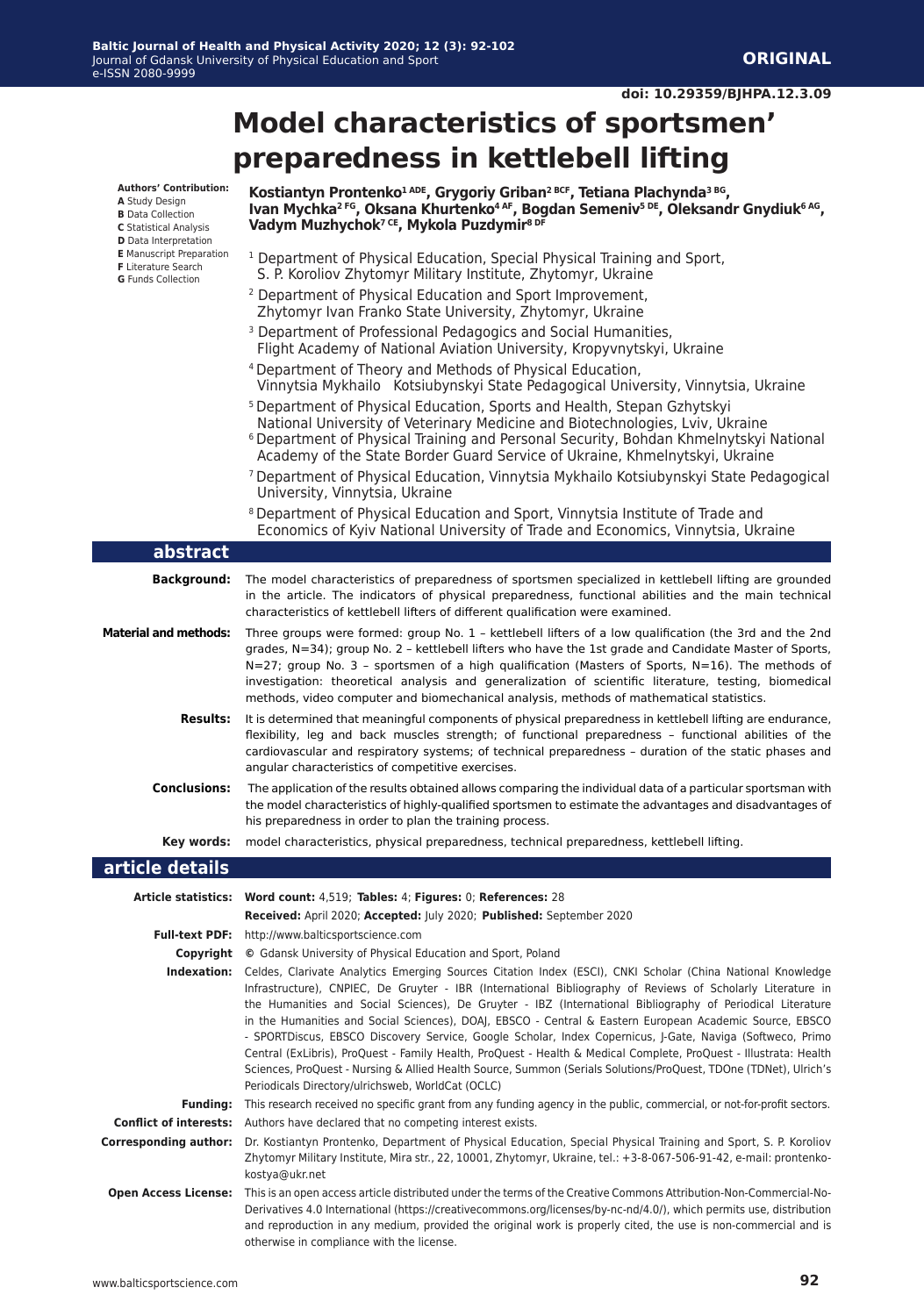## **introduction**

Nowadays kettlebell lifting is a common substantive sport which is actively developing in more than 50 world countries. It has its governing bodies – international and national federations as well as a structure of competitions. It is characterized by physical and mental loads peculiar to such types of sport as skiing, rowing, cycling etc. [1*−*3]. The essence of kettlebell lifting is to lift kettlebells of definite weight as many times as you can in 10 min [4, 5, 6]. Modern competitions in kettlebell lifting include exercises with kettlebells weighed 24 and 32 kg according to the program of biathlon (jerk and snatch) and long cycle [7*−*9].

Scientists [10, 11] state that the main factor defining the structure of competitive activity focuses on achieving the highest result by a sportsman. The sports result which is a structure formatting factor of a competitive activity depends on two groups of components – providing and realization. In general, the components of competitive activity providing in any kind of sport is an sportsman's organism (body constitution, functional abilities of the main systems) and the components of realization are the levels of the technical, physical, and functional preparedness [12*−*14]. The specifics of kettlebell lifting (duration of performing exercises, weight of the kettlebells, weight categories, etc.) determine the main requirements for various components of athletes' preparedness [15*−*17]. Scientists [18*−* 20] consider that the main tasks of preparedness in kettlebell lifting are improving the technique of exercises and providing the necessary level of physical qualities and functional abilities. No component is defined separately; every component depends on the level of improvement in the other components, and they are closely interconnected [4, 7, 21]. The analysis of literature [22*−*24] showed that the components of competitive activity providing in kettlebell lifting (model characteristics of physical, functional and technical preparedness of sportsmen) remain insufficiently substantiated.

The aim of the study is to ground the model characteristics of the main components of sportsmen' of different qualification preparedness in kettlebell lifting.

## **material and methods**

#### **participants**

In order to ground the model characteristics of the main components of sportsmen' preparedness (physical, functional and technical), we investigated the indicators of general and special physical qualities, functional abilities and main technical characteristics of kettlebell lifters of different qualification  $(N=77)$ . Three groups were formed: group No. 1 – kettlebell lifters of a low qualification (the 3rd and the 2nd grades,  $N=34$ ); group No. 2 – kettlebell lifters who have the 1st grade and Candidate Masters of Sports (CMS)  $(N=27)$ ; group No. 3 –sportsmen of a high qualification (Masters of Sports (MS) and Masters of Sports of International Level (MSIL), N=16). The investigation was conducted on the basis of the kettlebell lifting class of S. P. Koroliov Zhytomyr Military Institute in 2013–2019.

#### **methods**

The analysis of general physical preparedness was based on the following tests: 100 m race, pull-ups, 3 km race, push-ups on the bars, complex power exercise, complex agility exercise, standing long jumps, forward inclinations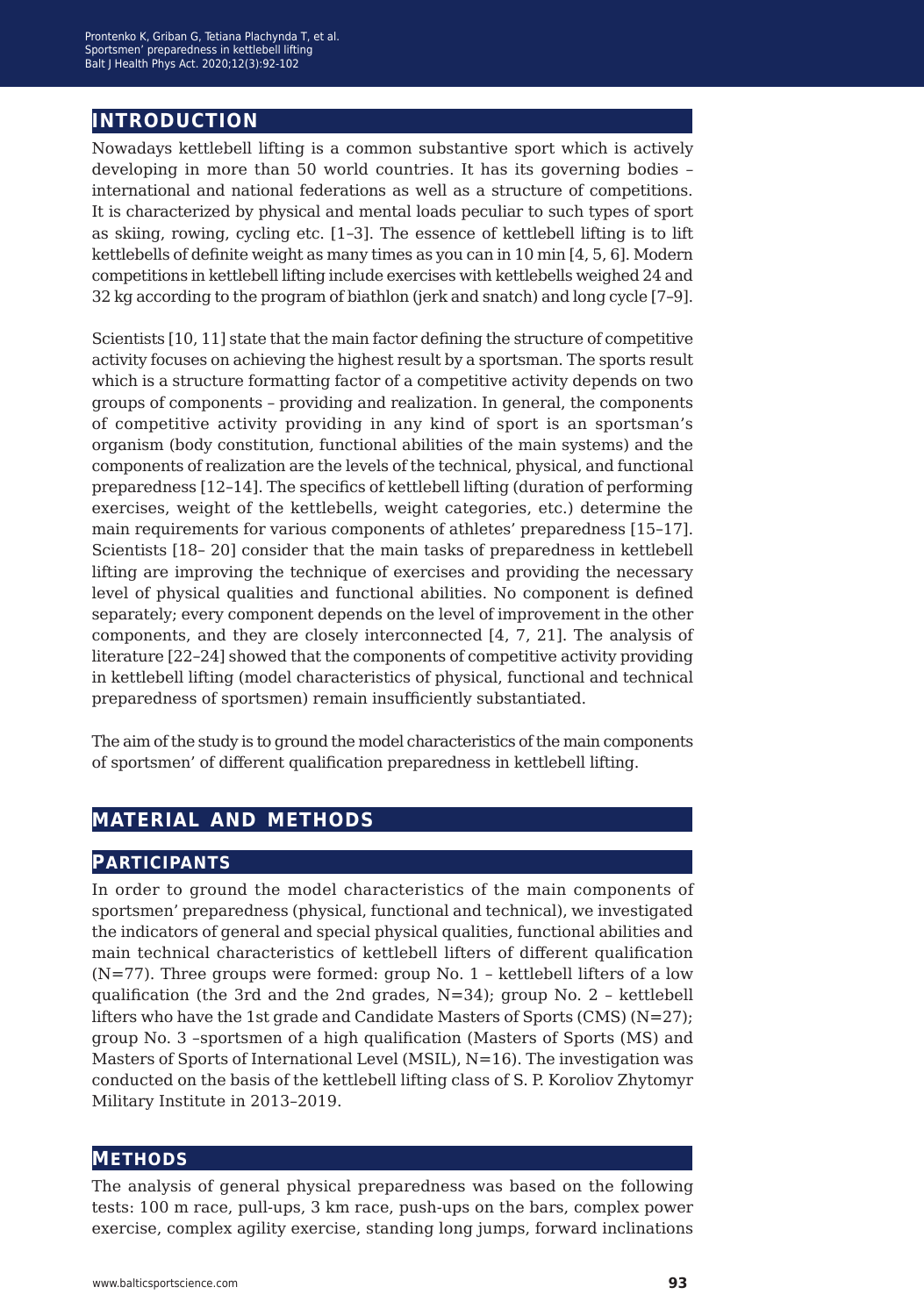of body from a sitting position, crossing arms behind the back, holding an angle on parallel bars, holding the body in a horizontal position, hang on the crossbar, squats with a barbell on the shoulders, deadlift, bench press. The estimation of the special physical preparedness was based on the results of special preparation exercises: standing with two 32 kg kettlebells in the initial position, lifting two 32 kg kettlebells to the chest, half-squats with two 32 kg kettlebells, standing with two 24 kg kettlebells in the position of fixation, jumping out with 40 kg kettlebell in 2 minutes, deadlift 40 kg kettlebell in 2 minutes.

The investigation of the functional preparedness components was conducted through the following indicators: the heart rate at rest, systolic and diastolic blood pressure, vital capacity, respiratory muscles endurance, double product, timed inspiratory and expiratory capacities, heart rate recovery after a standard exercise (20 squats in 30 sec), physical working capacity through the PWC170 test (with the help of a cycloergometer), maximal oxygen consumption (MOC). The investigation of the indicators of functional preparedness was conducted in Zhytomyr Regional Medical Centre by medical staff in the first half of the day.

Testing of the technical preparedness characteristics was based on the following indicators:

- duration of the main phases of competitive exercises in kettlebell lifting: during jerk – the phase of holding kettlebells in the initial position before lifting, the working phase period (general duration of the phases of halfsquats, lifting, squatting, and standing up in the position of fixation), the phase of fixing kettlebells with straight arms above the head; during the long cycle – the phases of holding the kettlebells in the initial position before lowering and before lifting; during the snatch – the working phase period, the phase of fixation; general duration of the performance of a complete cycle of every competitive exercise (jerk, long cycle, snatch);
- power of supporting reaction in the main phases of exercises: during jerk and the long cycle – in the phase of lifting; during the snatch – in the phase of break;
- angular characteristics of the main phases of exercises: in the long cycle – an angle between the body and legs during lowering the kettlebells, between the body and legs (body and arms) at the «dead point», between the body and arms during lifting the kettlebells to the chest; during the snatch – an angle between the body and legs during lowering the kettlebell, between the body and legs (body and arm) at the «dead point», between the body and arm at the moment of break.

The investigation of the indicators of technical preparedness was held in the Laboratory of Biomechanics Technologies in Physical Education and Olympic Sport of the National University of Physical Education and Sport of Ukraine with the use of the opto-electronic system «Qualisys», eight-channel tenso platform and software «Qualisys Track Manager».

A set of modern general scientific methods was used to fulfill the aim of the research. They include theoretical analysis and generalization of scientific and methodological literature, pedagogic observation, testing, biomedical methods, video computer and biomechanical analysis, and methods of mathematical statistics.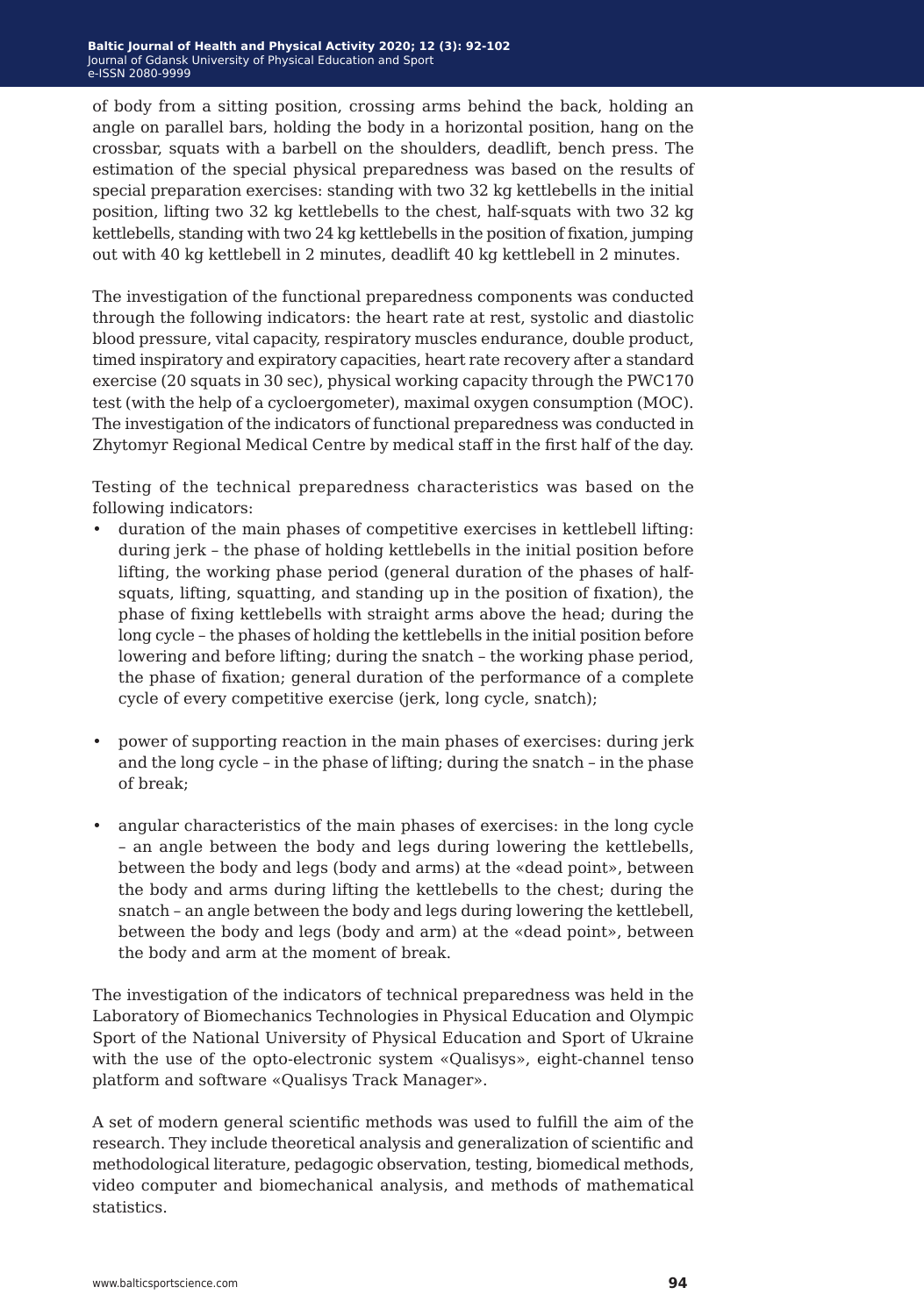#### **statistical analyses**

The methods of mathematical statistics were applied to correctly process the data and identify the difference between the studied indicators. The results were reported as Mean±SD. The authenticity of the difference between the sportsmen' of different qualification indicators was determined with the help of Student's t-test. The statistical significance for all statistical tests was set at p < 0.05. All statistical analyses were performed with the SPSS software, version 21, adapted to the medical and biological research.

#### **results**

The tasks of the kettlebell lifters' physical training are aimed at improving physical qualities, functional abilities of an organism, formation of capabilities to demonstrate physical qualities during the training process and competitive activity. These objectives are reached in the process of general and special physical training. The general physical training is performed in order to improve the health, working capacity, and the level of physical qualities. The main means of the general physical training involve running, sports games, exercises with sports equipment, etc. The high level of general physical preparedness is the basis for the special physical preparedness of kettlebell lifters. The special physical training is aimed at developing special physical qualities concerning the specifics of kettlebell lifting. The means of special physical training of kettlebell lifters are special preparing and competitive exercises. The results of the investigation of the physical preparedness of kettlebell lifters are shown in Table 1.

The analysis of the results in 100 m race showed that the level of speed qualities does not differ between the groups  $(p > 0.05)$ . The results in pull-ups, push-ups on the bars, complex power exercise are increased with improved qualification, but the authentic difference is determined just in the indicators of group  $\mathbb{N}$  1 and  $\mathbb{N}$  2 (p < 0.05). The investigation of the results in 3 km race proves a high level of endurance development of kettlebell lifters of all groups. The highest level of endurance is determined in group  $\mathbb{N}^2$  3 – 11 min 20 sec. The best results in standing long jumps are defined in group  $\mathcal{N}$  2 – 246.9 cm. The estimation of the indicators of flexibility and static endurance proves the authentic difference in the indicators of sportsmen from these groups  $(p < 0.05-0.001)$ , which shows the connection of the efficiency of competitive  $\Box$ activity in kettlebell lifting and the development level of the mentioned physical qualities. The analysis of the results in power exercises with a barbell showed that the main load during performance of the exercises with the kettlebells is focused on the back and legs muscles.

The analysis of special physical preparedness showed that the sportsmen of a high qualification are defined to have the best results in all special preparation exercises (Table 1). It shows the necessity of a continuous improvement in the results of special preparation exercises during all stages of training in kettlebell lifting.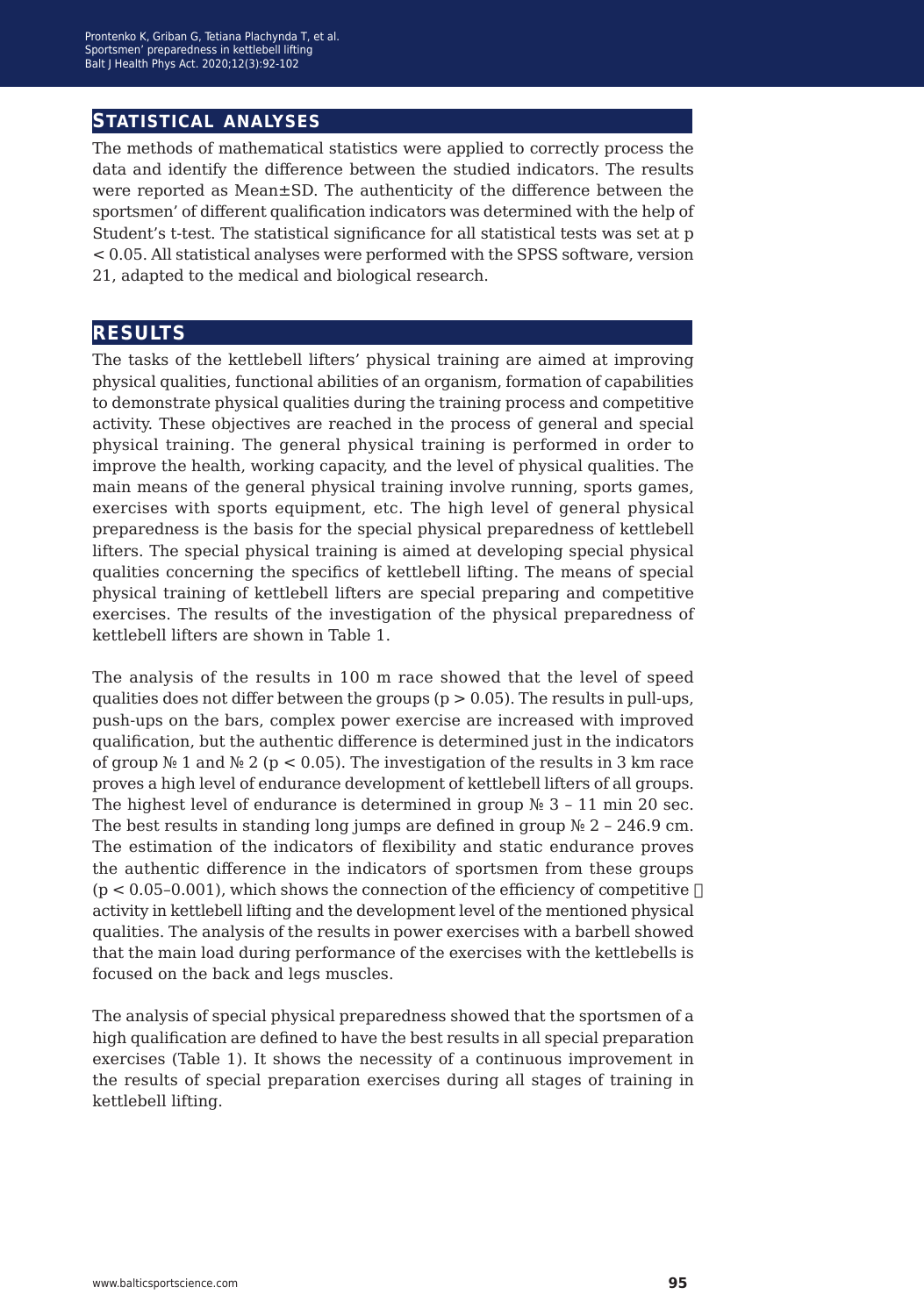Table 1. Model characteristics of physical preparedness of kettlebell lifters of different qualification (N=77, Mean ±SD)

|                                                                               |                                                            | The level of sports qualification                     |                                       |           | Statistical significance |           |
|-------------------------------------------------------------------------------|------------------------------------------------------------|-------------------------------------------------------|---------------------------------------|-----------|--------------------------|-----------|
| Test                                                                          | Group No.<br>1 (the 3rd<br>and the 2nd<br>grades, $n=34$ ) | Group No. 2<br>(the 1st grade<br>and CMS,<br>$n = 27$ | Group No. 3<br>(MS, MSIL,<br>$n = 16$ | $p^1-p^2$ | $D^2-D^3$                | $p^1-p^3$ |
|                                                                               |                                                            | The indicators of general physical preparedness       |                                       |           |                          |           |
| 100 m race, sec                                                               | 13.98±0.09                                                 | $13.95 \pm 0.08$                                      | $14.02 \pm 0.10$                      | > 0.05    | > 0.05                   | > 0.05    |
| Pull-ups, reps                                                                | $18.5 \pm 0.87$                                            | $22.6 \pm 0.69$                                       | $23.2 \pm 0.71$                       | < 0.001   | > 0.05                   | < 0.001   |
| 3 km race, sec                                                                | 744.6±12.15                                                | 709.2±9.87                                            | $680.3 \pm 10.43$                     | < 0.05    | < 0.05                   | < 0.001   |
| Push-ups on the bars,<br>reps                                                 | $31.7 \pm 2.23$                                            | $38.5 \pm 2.06$                                       | $39.9 + 1.95$                         | < 0.05    | > 0.05                   | < 0.05    |
| Complex power<br>exercise, reps                                               | $69.7 \pm 2.70$                                            | 78.8±2.45                                             | $80.4 \pm 2.18$                       | < 0.05    | > 0.05                   | < 0.05    |
| Complex agility<br>exercise, sec                                              | $9.2 \pm 0.18$                                             | $8.5 \pm 0.21$                                        | $8.2 \pm 0.25$                        | < 0.05    | > 0.05                   | < 0.01    |
| Standing long jumps,<br>cm                                                    | 239.1±2.63                                                 | 246.9±2.77                                            | 245.2±2.94                            | < 0.05    | > 0.05                   | > 0.05    |
| Forward inclinations of<br>body, cm                                           | $15.2 \pm 0.63$                                            | $17.1 \pm 0.69$                                       | $18.9 \pm 0.57$                       | < 0.05    | < 0.05                   | < 0.001   |
| Crossing arms behind<br>the back, cm                                          | $2.4 \pm 0.49$                                             | $5.8 \pm 0.52$                                        | $8.7 \pm 0.61$                        | < 0.001   | < 0.001                  | < 0.001   |
| Holding an angle on<br>bars, sec                                              | $98.1 \pm 2.75$                                            | $116.4 \pm 2.90$                                      | $123.9 \pm 3.27$                      | < 0.001   | > 0.05                   | < 0.001   |
| Holding the body in<br>a horizontal position,<br>sec                          | 207.2±4.96                                                 | 221.5±5.04                                            | 238.0±5.54                            | < 0.05    | < 0.05                   | < 0.001   |
| Hang on the crossbar,<br>sec                                                  | $116.3 \pm 8.21$                                           | $177.9 \pm 8.47$                                      | 230.4±7.82                            | < 0.001   | < 0.001                  | < 0.001   |
| Squats with a barbell,<br>kg                                                  | $106.2 \pm 3.27$                                           | $117.1 \pm 3.58$                                      | $121.6 \pm 3.69$                      | < 0.05    | > 0.05                   | < 0.01    |
| Bench press, kg                                                               | $82.8 \pm 2.12$                                            | $86.4 \pm 2.30$                                       | $91.3 \pm 2.88$                       | > 0.05    | > 0.05                   | > 0.05    |
| Deadlift per, kg                                                              | $104.9 \pm 2.94$                                           | $118.6 \pm 3.07$                                      | 133.5±3.27                            | < 0.01    | < 0.01                   | < 0.001   |
|                                                                               |                                                            | The indicators of special physical preparedness       |                                       |           |                          |           |
| Standing with two 32<br>kg kettlebells in the<br>initial position, sec        | $172.4 \pm 33.17$                                          | $425.1 \pm 25.24$                                     | 587.6±30.09                           | < 0.001   | < 0.001                  | < 0.001   |
| Lifting two 32 kg<br>kettlebells to the chest<br>in 10 min, reps              | $26.5 \pm 2.91$                                            | $39.7 \pm 2.26$                                       | $69.8 \pm 3.18$                       | < 0.01    | < 0.001                  | < 0.001   |
| Half-squats with two<br>32 kg kettlebells, reps                               | $67.4 \pm 9.68$                                            | $185.3 \pm 28.45$                                     | $356.2 \pm 37.40$                     | < 0.001   | < 0.01                   | < 0.001   |
| Standing with two 24<br>kg kettlebells in the<br>position of fixation,<br>sec | $22.5 \pm 2.76$                                            | $44.8 \pm 2.17$                                       | $76.2 \pm 3.50$                       | < 0.001   | < 0.001                  | < 0.001   |
| Jumping out with 40<br>kg kettlebell in 2 min,<br>reps                        | $49.7 \pm 2.04$                                            | $64.5 \pm 1.97$                                       | $82.1 \pm 2.35$                       | < 0.001   | < 0.001                  | < 0.001   |
| Deadlift 40 kg<br>kettlebell in 2 min,<br>reps                                | $58.3 \pm 2.19$                                            | $66.1 \pm 2.05$                                       | 74.8±2.49                             | < 0.05    | < 0.05                   | < 0.001   |

Legend: N – number of subjects; Mean – arithmetical average; SD – standard deviation;  $p^1-p^2$  – significance of difference between group No. 1 and group No. 2 sportsmen's indicators;  $p^2-p^3$  – significance of difference between group No. 2 and group No. 3 sportsmen's indicators; p<sup>1</sup>-p<sup>3</sup> – significance of difference between group No. 1 and group No. 3 sportsmen's indicators.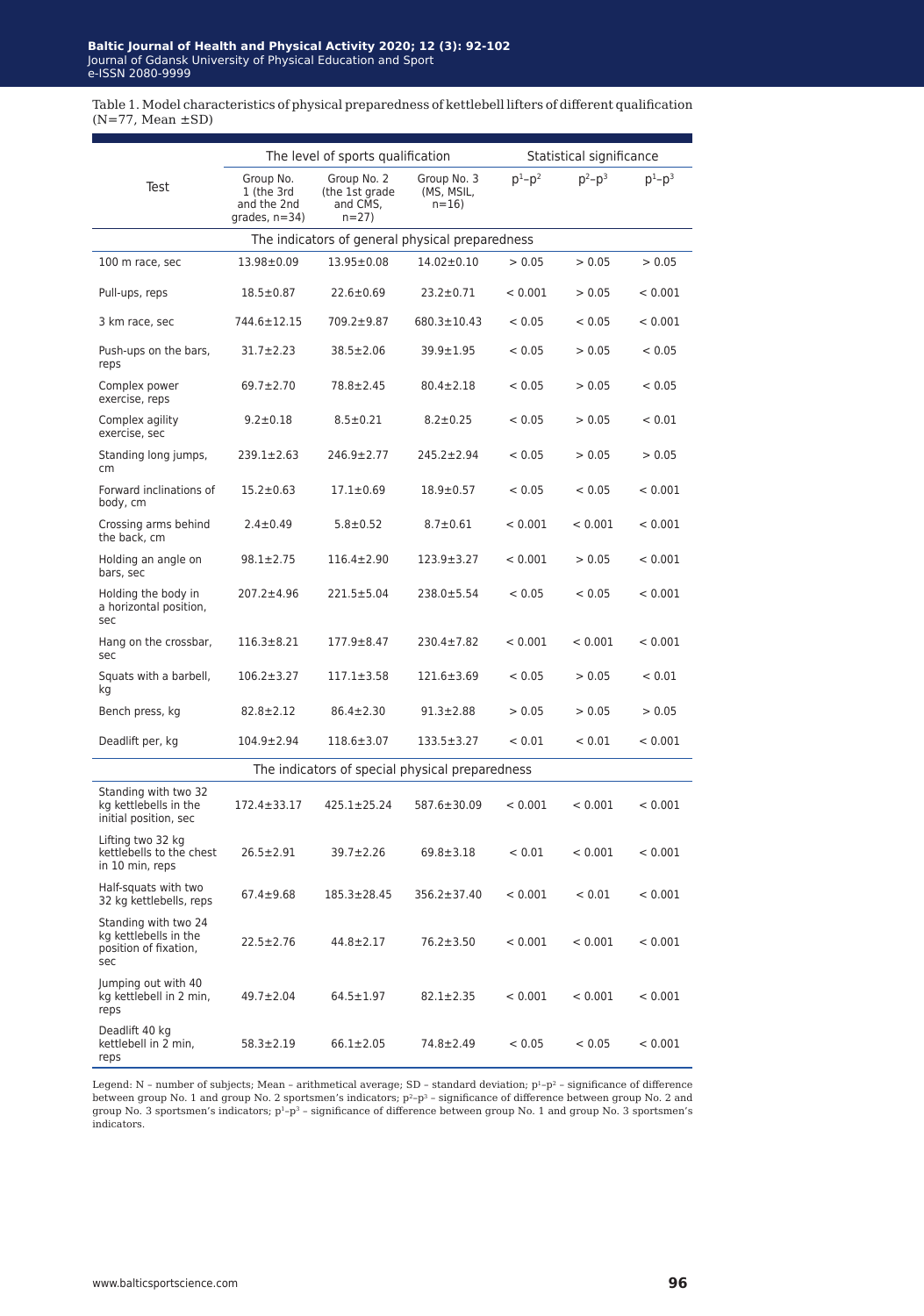It should be mentioned that there are weight categories in kettlebell lifting. This factor should be considered while applying differential approaches to the development of athletes' physical qualities. That is why we conducted an analysis of the power indicators dynamics through the following tests: squats, bench press, and deadlift (Table 2). The sportsmen were divided into 4 subgroups of weight categories: 63–68 kg; 73–78 kg; 85 kg; 95 – over 95 kg. The investigation of the results in power exercises shows that the indicators of muscles strength improve with the increased qualification in the subgroups of light and medium weight categories  $(63-68 \text{ kg and } 73-78 \text{ kg})$  ( $p < 0.05-0.001$ ); the results improve with the increased qualification in the weight category 85 kg; however, the difference in the indicators of the sportsmen of groups No. 3 and 2 is not significant ( $p > 0.05$ ). The sportsmen of group No. 2 of the weight category 95 – over 95 kg are determined to have the highest results in squats. Therefore, the analysis of the results in power exercises proved the continuous improvement of power qualities with the increased qualification in groups No. 1 and 2 and no authentic increase in group No. 3. Additionally, the authentic improvement with the increased qualification is seen in light and medium weight categories ( $p < 0.05$ ), and the results of sportsmen of the weight category 95 – over 95 kg of different qualification do not significantly differ ( $p > 0.05$ ). It states the importance of developing power qualities of the sportsmen of 63-78 kg weight categories in order to provide the efficient  $\Box$ competitive activity, but the necessity to improve power qualities decreases in the categories of 85 kg and higher.

|                                          | Subgroups of weight categories    |                                        |                                 |                                         |           | Confidence intervals |               |
|------------------------------------------|-----------------------------------|----------------------------------------|---------------------------------|-----------------------------------------|-----------|----------------------|---------------|
| The level of sports<br>qualification     | Subgroup<br>163-68 kg<br>$(n=20)$ | Subgroup<br>2 73-78 kg<br>$(n=22)$     | Subgroup<br>3 85 kg<br>$(n=18)$ | Subgroup 4<br>95 - over 95<br>kg (n=17) | $D^1-D^2$ | $p^2 - p^3$          | $p^{1}-p^{3}$ |
|                                          |                                   | Squats with a barbell on the shoulders |                                 |                                         |           |                      |               |
| Group No. 1 (the 3rd.<br>the 2nd grades) | $92.5 \pm 3.17$                   | $98.4 \pm 4.12$                        | $106.8 \pm 3.78$                | $119.2 + 4.73$                          | > 0.05    | > 0.05               | < 0.05        |
| Group No. 2 (the 1st<br>grade, CMS)      | $99.8 \pm 4.28$                   | $112.7 + 4.57$                         | $119.5 + 4.61$                  | $127.3 + 4.92$                          | < 0.05    | > 0.05               | > 0.05        |
| Group No. 3 (MS,<br>MSIL)                | $113.3 \pm 5.83$                  | $120.5 + 4.93$                         | $125.9 \pm 6.24$                | $126.6 \pm 6.77$                        | > 0.05    | > 0.05               | > 0.05        |
| $p^1-p^2$                                | > 0.05                            | < 0.05                                 | < 0.05                          | > 0.05                                  |           |                      |               |
| $p^2-p^3$                                | > 0.05                            | > 0.05                                 | > 0.05                          | > 0.05                                  |           |                      |               |
| $p^1-p^3$                                | < 0.01                            | < 0.01                                 | < 0.05                          | > 0.05                                  |           |                      |               |
|                                          |                                   |                                        | Bench press                     |                                         |           |                      |               |
| Group No. 1 (the 3rd,<br>the 2nd grades) | $65.7 \pm 3.84$                   | $72.4 \pm 3.96$                        | $81.9 + 5.11$                   | $92.6 + 4.50$                           | > 0.05    | > 0.05               | > 0.05        |
| Group No. 2 (the 1st<br>grade, CMS)      | $75.5 \pm 4.36$                   | $82.6 \pm 4.12$                        | $90.7 + 4.84$                   | $96.8 + 4.88$                           | > 0.05    | > 0.05               | > 0.05        |
| Group No. 3 (MS,<br>MSIL)                | $80.4 \pm 5.92$                   | $88.7 + 4.47$                          | $92.8 \pm 6.08$                 | $95.9 \pm 7.12$                         | > 0.05    | > 0.05               | > 0.05        |
| $p^1-p^2$                                | > 0.05                            | > 0.05                                 | > 0.05                          | > 0.05                                  |           |                      |               |
| $p^2-p^3$                                | > 0.05                            | > 0.05                                 | > 0.05                          | > 0.05                                  |           |                      |               |
| $p^1-p^3$                                | < 0.05                            | < 0.05                                 | > 0.05                          | > 0.05                                  |           |                      |               |

Table 2. Model characteristics of power qualities of kettlebell lifters of different qualification concerning weight categories  $(N=77,$  Mean  $\pm SD$ , kg)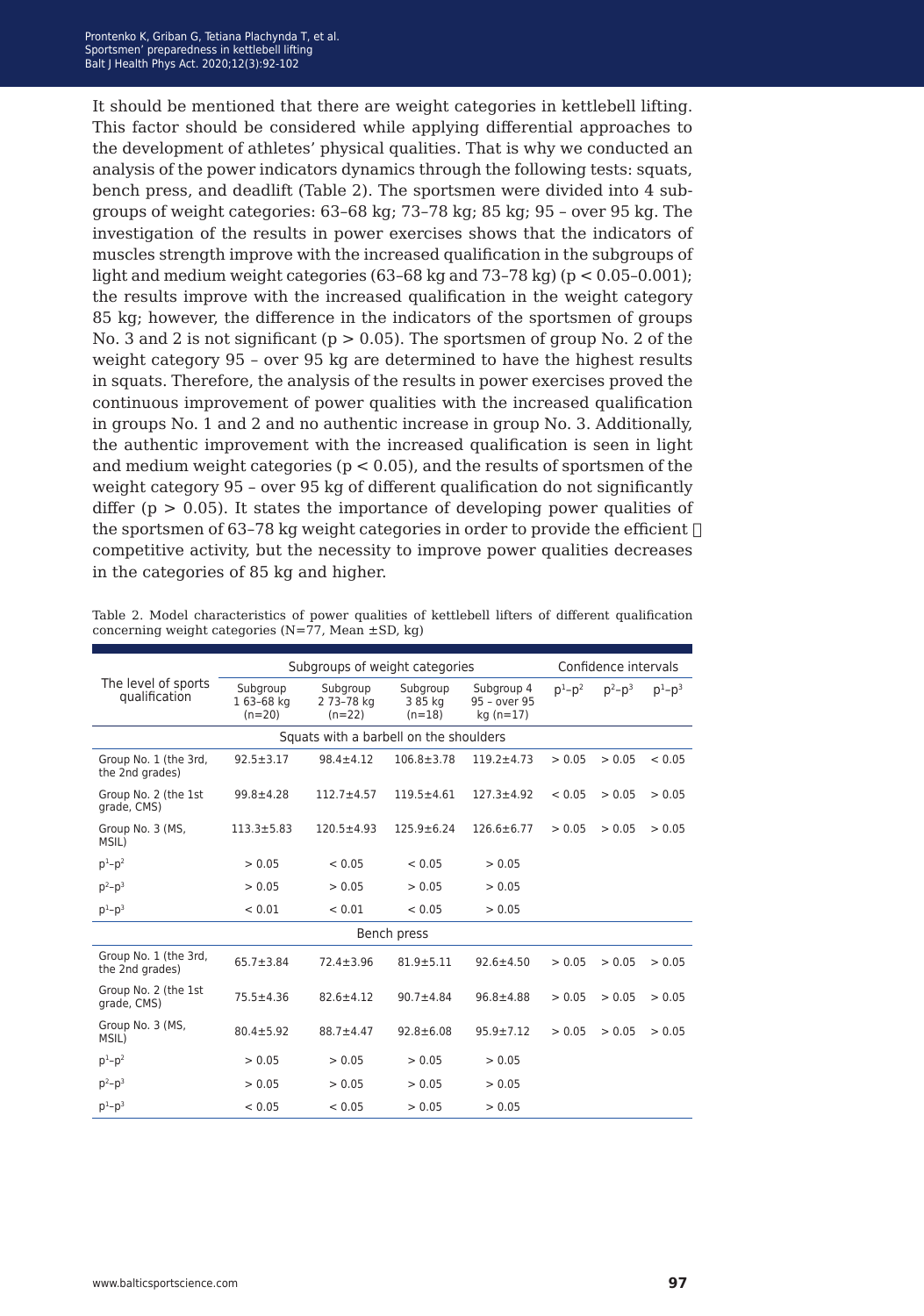#### **Baltic Journal of Health and Physical Activity 2014; 1(1): 1-4 Baltic Journal of Health and Physical Activity 2020; 12 (3): 92-102** Journal of Gdansk University of Physical Education and Sport Journal of Gdansk University of Physical Education and Sport e-ISSN 2080-9999 e-ISSN 2080-9999

|                                          | Subgroups of weight categories    |                                    |                                 |                                           |                 | Confidence intervals |               |  |
|------------------------------------------|-----------------------------------|------------------------------------|---------------------------------|-------------------------------------------|-----------------|----------------------|---------------|--|
| The level of sports<br>qualification     | Subgroup<br>163-68 kg<br>$(n=20)$ | Subgroup<br>2 73-78 kg<br>$(n=22)$ | Subgroup<br>3 85 kg<br>$(n=18)$ | Subgroup 4<br>95 - over 95<br>$kq (n=17)$ | $p^{1} - p^{2}$ | $p^2-p^3$            | $p^{1}-p^{3}$ |  |
|                                          | Deadlift                          |                                    |                                 |                                           |                 |                      |               |  |
| Group No. 1 (the 3rd,<br>the 2nd grades) | $90.7 + 3.96$                     | $99.8 \pm 3.25$                    | $110.4 + 4.78$                  | $121.8 + 4.88$                            | >0.05           | >0.05                | >0.05         |  |
| Group No. 2 (the 1st<br>grade, CMS)      | $107.6 \pm 4.15$                  | $114.5 \pm 3.81$                   | $125.6 \pm 4.58$                | $133.8 \pm 5.06$                          | >0.05           | >0.05                | >0.05         |  |
| Group No. 3 (MS,<br>MSIL)                | $120.1 + 4.67$                    | $128.3 + 4.54$                     | $136.3 \pm 5.86$                | $142.2 \pm 6.19$                          | >0.05           | >0.05                | >0.05         |  |
| $p^{1}-p^{2}$                            | < 0.01                            | < 0.01                             | < 0.05                          | >0.05                                     |                 |                      |               |  |
| $p^2-p^3$                                | < 0.05                            | < 0.05                             | >0.05                           | >0.05                                     |                 |                      |               |  |
| $p^1-p^3$                                | < 0.001                           | < 0.001                            | < 0.01                          | < 0.05                                    |                 |                      |               |  |

Legend: n - number of subjects; Mean - arithmetical average; SD - standard deviation;  $p^1-p^2$  - significance of difference between subgroup 1 and subgroup 2 sportsmen's indicators; р2–р3 – significance of difference between subgroup 2 and subgroup 3 sportsmen's indicators;  $p^3-p^4$  - significance of difference between subgroup 3 and subgroup 4 sportsmen's indicators;  $p^1-p^2$  – significance of difference between group No. 1 and group No. 2 sportsmen's indicators;  $p^2-p^3$  – significance of difference between group No. 2 and group No. 3 sportsmen's indicators;  $p^1-p^3$  - significance of difference between group No. 1 and group No. 3 sportsmen's indicators.

The analysis of sportsmen's functional preparedness (Table 3) shows that indicators improve with increased qualification, and the highest level is defined in group No. 3. Such indicators of the cardiovascular system as the heart rate, blood pressure, double product and heart rate recovery of sportsmen from group No. 3 are the best. The indicators of the respiratory system are the highest and prove a high level of the functional state of the kettlebell lifters of a high qualification. The level of physical capacity and MOC of kettlebell lifters of a high qualification equals the indicators of the representatives of cyclic sports developing endurance (track and field athletics, skiing, cycling, etc.). It shows a high level of endurance and wide functional abilities of the highly-qualified kettlebell lifters' organisms.

|                                              |                                                            | The level of sports qualification                   | Statistical significance              |             |           |           |
|----------------------------------------------|------------------------------------------------------------|-----------------------------------------------------|---------------------------------------|-------------|-----------|-----------|
| The indicators of<br>functional preparedness | Group No.<br>1 (the 3rd<br>and the 2nd<br>grades, $n=34$ ) | Group No. 2<br>(the 1st grade<br>and CMS,<br>$n=27$ | Group No. 3<br>(MS, MSIL,<br>$n = 16$ | $D^1 - D^2$ | $p^2-p^3$ | $p^1-p^3$ |
| Heart rate at rest, beats/min                | $71.2 \pm 0.72$                                            | $68.7 \pm 0.79$                                     | $61.9 \pm 1.09$                       | < 0.05      | < 0.001   | < 0.001   |
| Systolic blood pressure, mmHq                | $123.8 \pm 1.03$                                           | $119.2 \pm 1.06$                                    | $116.1 \pm 1.12$                      | < 0.01      | < 0.05    | < 0.001   |
| Diastolic blood pressure, mmHq               | $72.8 \pm 0.92$                                            | $70.7 \pm 0.89$                                     | $68.2 \pm 0.80$                       | > 0.05      | < 0.05    | < 0.01    |
| Vital capacity, ml                           | 4060.7±79.25                                               | $4485.5 \pm 71.42$                                  | 4897.2±113.5                          | < 0.01      | < 0.01    | < 0.001   |
| Respiratory muscles<br>endurance, ml         | $3912.3 \pm 84.22$                                         | $4407.2 \pm 75.39$                                  | $4915.3 \pm 115.6$                    | < 0.001     | < 0.01    | < 0.001   |
| Double product, s.u.                         | $88.3 \pm 1.95$                                            | $81.9 \pm 2.09$                                     | $72.6 \pm 1.74$                       | < 0.05      | < 0.01    | < 0.001   |
| Timed inspiratory capacity, sec              | $64.7 \pm 3.20$                                            | $80.8 \pm 3.92$                                     | $96.5 \pm 3.66$                       | < 0.01      | < 0.05    | < 0.001   |
| Timed expiratory capacity, sec               | $39.8 \pm 1.64$                                            | $46.9 \pm 1.58$                                     | $57.1 \pm 1.76$                       | < 0.01      | < 0.001   | < 0.001   |
| Heart rate recovery, sec                     | $115.7 \pm 3.57$                                           | $98.2 \pm 3.88$                                     | $79.4 \pm 3.25$                       | < 0.01      | < 0.01    | < 0.001   |
| PWC170, kgm/min                              | $1094.3 \pm 59.71$                                         | 1298.7±62.52                                        | $1476.6 \pm 56.80$                    | < 0.05      | < 0.05    | < 0.001   |
| PWC170 / kg, kgm/min/kg                      | $15.3 \pm 0.91$                                            | $17.9 \pm 0.86$                                     | $21.1 \pm 1.03$                       | < 0.05      | < 0.05    | < 0.001   |
| MOC, ml/min                                  | 3477.4±76.54                                               | $3920.5 \pm 69.83$                                  | $4318.5 \pm 79.76$                    | < 0.01      | < 0.01    | < 0.001   |
| MOC/kg, ml/min/kg                            | $48.6 \pm 1.53$                                            | $53.7 \pm 1.47$                                     | $62.3 \pm 1.60$                       | < 0.05      | < 0.01    | < 0.001   |

Table 3. Model characteristics of functional preparedness of kettlebell lifters of different qualification (N=77, Mean ±SD)

Legend: N – number of subjects; Mean – arithmetical average; SD – standard deviation;  $p^1-p^2$  – significance of difference between group No. 1 and group No. 2 sportsmen's indicators;  $p^2-p^3$  - significance of difference between group No. 2 and group No. 3 sportsmen's indicators;  $p^1-p^3$  - significance of difference between group No. 1 and group No. 3 sportsmen's indicators.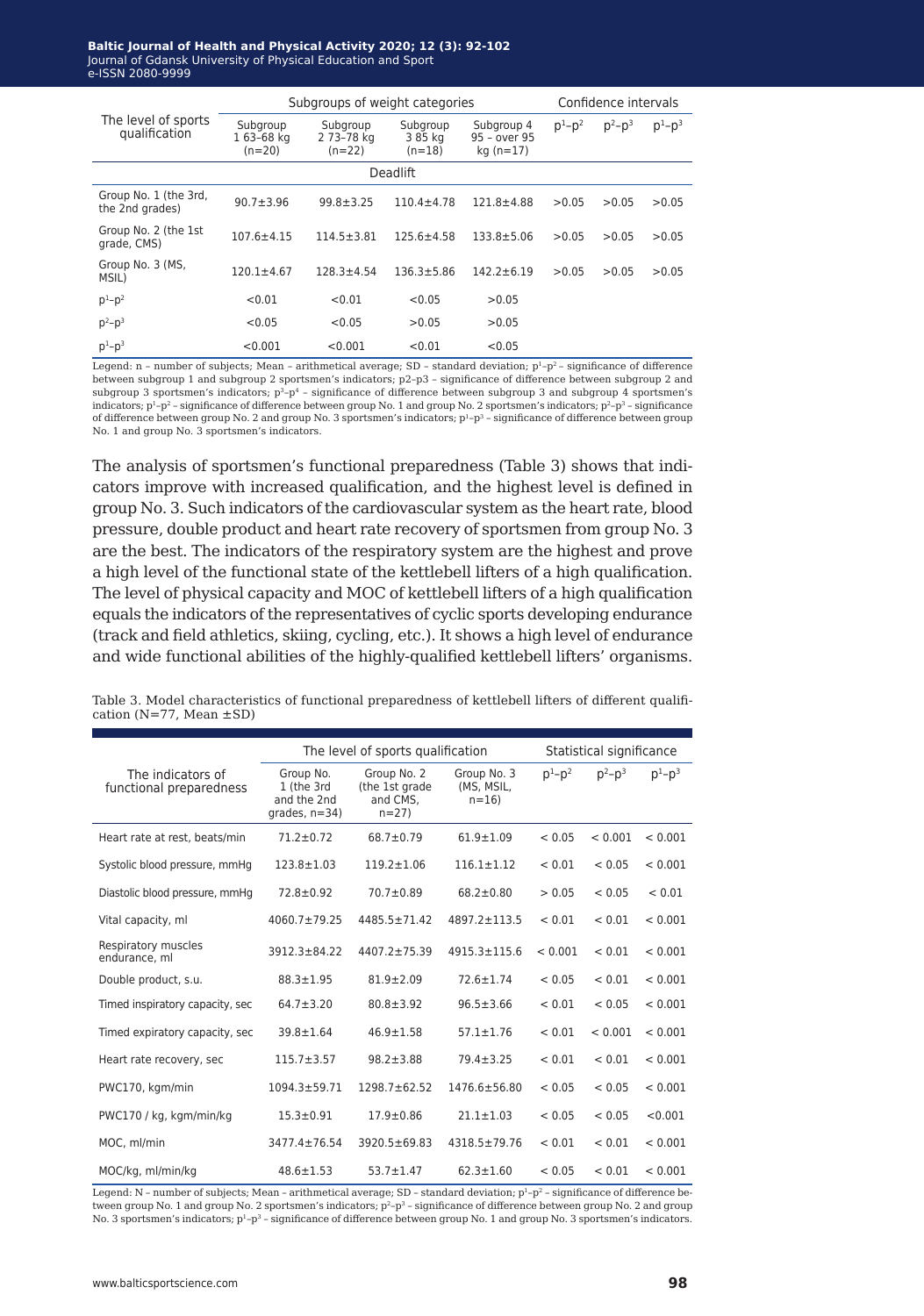The main tasks of technical training involve mastering the necessary skills and abilities, improving the technique by changing its dynamic and kinematic parameters, ensuring the variation of the equipment and its adequacy to the conditions of competitive activity, ensuring the resistance of the main characteristics of the technique to the action of «knocking down» factors. The technique is characterized by kinematic (the position of the body and parts of the body, the trajectory of their movement, the duration of the actions), dynamic (impulse, power of supporting reaction, etc.) and rhythmic (rhythm as an integral parameter) characteristics. Depending on physiological peculiarities, the level of development of physical qualities and the technique may be different, because they are individual. The low level of the development of physical qualities may worsen the rational technique. Highly-qualified kettlebell lifters are distinguished from low skilled sportsmen by their ability to quickly relax muscles during exercise, even in the last minutes regardless of considerable exhaustion that shows a high level of technical preparedness. The most important element of sports technique is the rational rhythm of an exercise which is characterized by a certain ratio of the time of implementation of individual phases of the exercise. Accentuated effort during the main phase of an exercise is a characteristic feature of the correct rhythm. Kettlebell lifters' ability to work at the same pace for 6–8 minutes and accelerate in the last minute of the competition section (9–10 msn) indicates the perfection of technique. The results of the study of sportsmen's technical preparedness are shown in Table 4.

The analysis of the duration of the main phases showed that it takes the sportsmen of a high qualification much less time to recover in the phase of holding the kettlebells before lifting. Due to this, the duration of a cycle is reduced, the pace of exercise is increased and the result in exercise is improved. The analysis of the power of supporting reaction dynamics during all phases of the snatch, static phases of the jerk and the long cycle showed no significant difference in the sportsmen's indicators ( $p > 0.05$ ). The significant difference in the power of supporting reaction indicators for all weight categories is determined in the phases of lifting in the jerk and the long cycle  $(p < 0.05-0.001)$ . The analysis of angular characteristics between the body and legs, the body and arms at the moment of lifting the kettlebells and also when the kettlebells are in the extreme back position behind the knees during lowering («dead point») proves that sportsmen of a low qualification perform incorrect forward inclination of the body. This puts big pressure on the muscles of the back and arms (forearms, hands) and leads to premature exhaustion and decreased results. Therefore, the investigation of angles between the parts of body during the main phases of competitive exercises showed that the kettlebell lifters of a high qualification have authentically better results of technical preparedness ( $p < 0.001$ ) than the kettlebell lifters of a low qualification.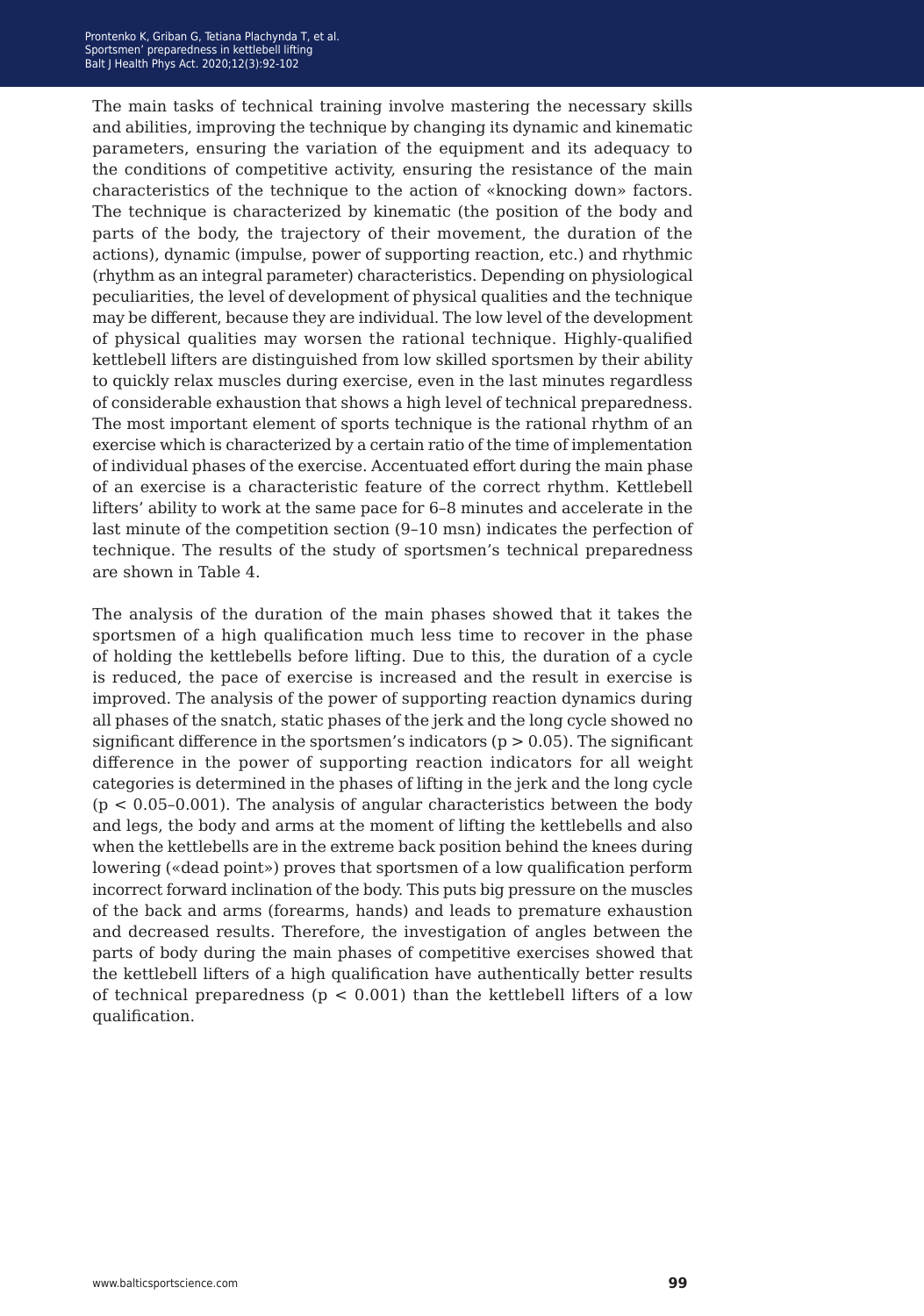Table 4. Model characteristics of technical preparedness of kettlebell lifters of different qualification (N=77, Mean ±SD)

|                                                                           |                                                           | The level of sports qualification                   |                                       |           | Statistical significance |           |  |
|---------------------------------------------------------------------------|-----------------------------------------------------------|-----------------------------------------------------|---------------------------------------|-----------|--------------------------|-----------|--|
| The indicators of technical<br>preparedness                               | Group No.<br>1 (the 3rd<br>and the 2nd<br>$qrades, n=34)$ | Group No.<br>2 (the 1st<br>grade and<br>$CMS. n=27$ | Group No. 3<br>(MS, MSIL,<br>$n = 16$ | $p^1-p^2$ | $p^2 - p^3$              | $p^1-p^3$ |  |
| Duration of the main phases of the competitive exercises performance, sec |                                                           |                                                     |                                       |           |                          |           |  |
| An initial position before lifting<br>the kettlebells in jerk             | $7.18 + 0.38$                                             | $4.61 \pm 0.41$                                     | $2.13 \pm 0.27$                       | < 0.001   | < 0.001                  | < 0.001   |  |
| Working period in jerk                                                    | $3.59 \pm 0.36$                                           | $2.87 \pm 0.31$                                     | $2.05 \pm 0.25$                       | > 0.05    | < 0.05                   | < 0.01    |  |
| Fixation in jerk                                                          | $1.03 \pm 0.12$                                           | $0.98 + 0.09$                                       | $1.37 + 0.13$                         | > 0.05    | < 0.05                   | > 0.05    |  |
| An initial position before<br>lowering the kettlebells in a<br>long cycle | $5.04 \pm 0.31$                                           | $3.27 \pm 0.49$                                     | $1.65 \pm 0.31$                       | < 0.01    | < 0.01                   | < 0.001   |  |
| An initial position before lifting<br>the kettlebells in a long cycle     | $9.87 \pm 0.57$                                           | $7.36 \pm 0.52$                                     | $4.89 \pm 0.35$                       | < 0.01    | < 0.01                   | < 0.001   |  |
| Working period in snatch                                                  | $2.84 \pm 0.38$                                           | $3.35 \pm 0.35$                                     | $2.69 \pm 0.32$                       | > 0.05    | > 0.05                   | > 0.05    |  |
| Fixation in snatch                                                        | $1.45 \pm 0.17$                                           | $1.06 \pm 0.14$                                     | $1.24 \pm 0.13$                       | > 0.05    | > 0.05                   | > 0.05    |  |
| Duration of one cycle in jerk                                             | $14.32 \pm 0.61$                                          | $9.79 \pm 0.56$                                     | $6.21 \pm 0.30$                       | < 0.001   | < 0.001                  | < 0.001   |  |
| Duration of one cycle in a long<br>cycle                                  | $24.76 \pm 0.59$                                          | $16.55 \pm 0.46$                                    | $10.02 \pm 0.34$                      | < 0.001   | < 0.001                  | < 0.001   |  |
| Duration of one cycle in snatch                                           | $4.29 \pm 0.18$                                           | $4.43 \pm 0.15$                                     | $3.94 \pm 0.09$                       | > 0.05    | > 0.05                   | > 0.05    |  |
| Dynamic characteristic, N                                                 |                                                           |                                                     |                                       |           |                          |           |  |

Angular characteristics of the main phases of competitive exercises, degrees

| An angle between the body<br>and arms during lowering the<br>kettlebells in a long cycle | $26.2 \pm 0.98$  | $19.8 \pm 0.87$  | $8.1 \pm 0.39$  | < 0.001 | < 0.001 | < 0.001 |
|------------------------------------------------------------------------------------------|------------------|------------------|-----------------|---------|---------|---------|
| An angle between the body and<br>legs at the «dead point» in a<br>long cycle             | $107.8 \pm 1.05$ | $94.1 \pm 0.91$  | $86.5 \pm 1.24$ | < 0.001 | < 0.001 | < 0.001 |
| An angle between the body and<br>arms at the «dead point» in a<br>long cycle             | $36.2 \pm 1.37$  | $25.6 \pm 1.28$  | $17.9 \pm 1.02$ | < 0.001 | < 0.001 | < 0.001 |
| An angle between the body<br>and arms during lifting the<br>kettlebells in a long cycle  | $28.5 \pm 0.71$  | $13.1 \pm 0.62$  | $4.3 \pm 0.47$  | < 0.001 | < 0.001 | < 0.001 |
| An angle between the body<br>and arm during lowering the<br>kettlebell in snatch         | $23.1 \pm 0.91$  | $18.4 \pm 0.93$  | $7.2 \pm 0.45$  | < 0.01  | < 0.001 | < 0.001 |
| An angle between the body<br>and legs at the «dead point» in<br>snatch                   | $112.9 \pm 1.26$ | $104.5 \pm 0.98$ | $90.3 \pm 1.09$ | < 0.001 | < 0.001 | < 0.001 |
| An angle between the body<br>and arm at the «dead point» in<br>snatch                    | $41.5 \pm 1.15$  | $13.6 \pm 1.21$  | $12.4 + 0.96$   | < 0.001 | < 0.001 | < 0.001 |
| An angle between the body and<br>arm at the moment of break in<br>snatch                 | $27.3 \pm 0.66$  | $10.7 + 0.59$    | $3.9 \pm 0.41$  | < 0.001 | < 0.001 | < 0.001 |

Legend: N – number of subjects; Mean – arithmetical average; SD – standard deviation;  $p^1-p^2$  – significance of difference between group No. 1 and group No. 2 sportsmen's indicators;  $p^2-p^3$  - significance of difference between group No. 2 and group No. 3 sportsmen's indicators; p<sup>1</sup>-p<sup>3</sup> - significance of difference between group No. 1 and group No. 3 sportsmen's indicators.

#### **discussion**

The analysis of general physical preparedness showed that the level of physical qualities development differs depending on the athletes' qualification. Therefore, to increase the efficiency of the training process, the development  $\Box$ of general endurance, flexibility, static body and arms muscles endurance and power qualities acquire paramount importance. The investigation of the dynamics of power indicators proves the importance of the development of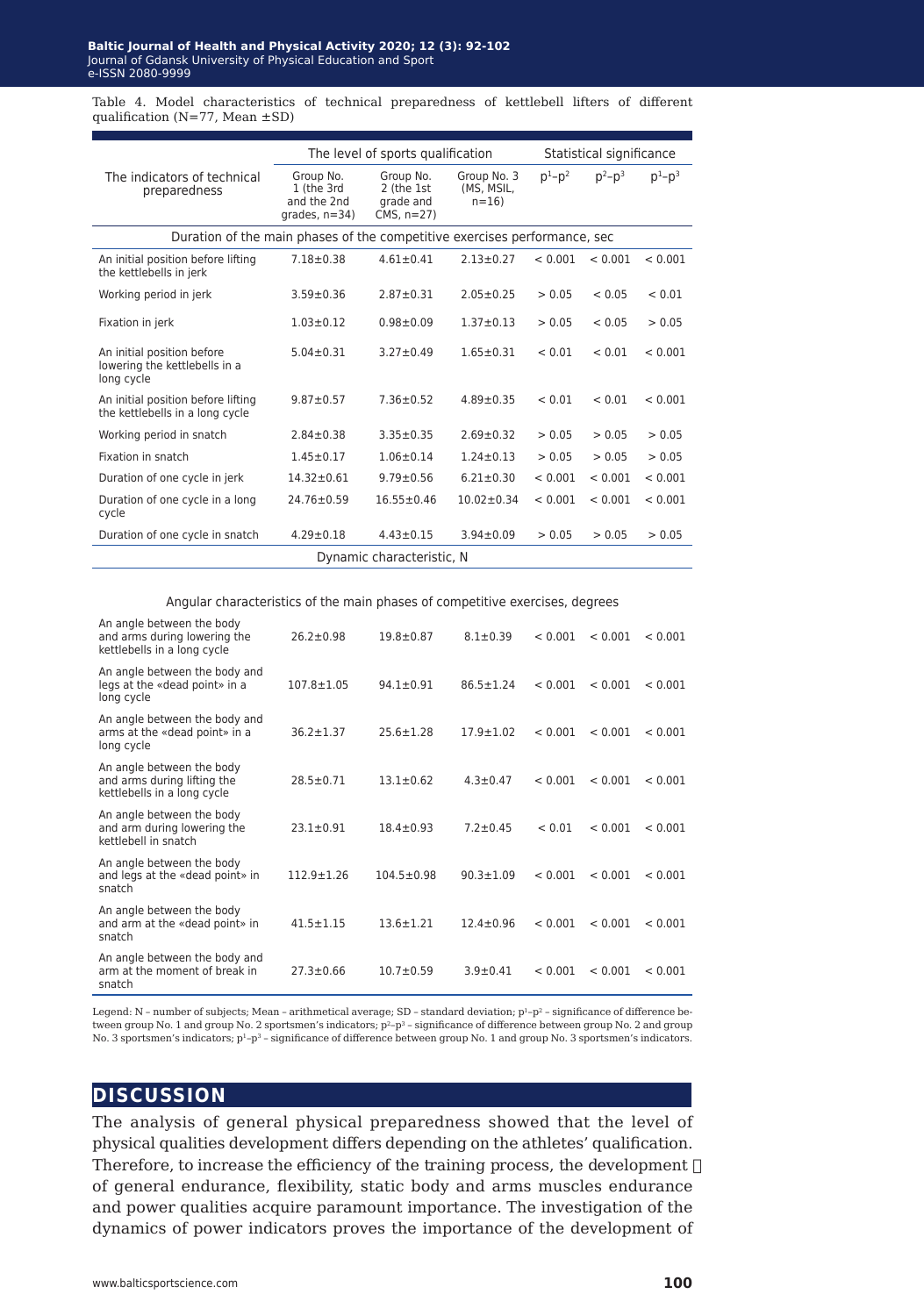the dynamics of power indicators proves the importance of the development of back and legs muscles power in sportsmen of the 63–78 kg weight category in order to ensure the efficiency of their training and competitive processes,  $\Box$ and the necessity of the power qualities improvement is decreased for the sportsmen of the weight category of 85 kg and higher. The analysis of the indicators of special physical preparedness states that special preparation exercises are crucial for the high results in kettlebell lifting. The investigation of the functional preparedness indicators proves that in order to achieve high results in kettlebell lifting there are considerably high requirements for the development of endurance. It is determined that functional abilities of the cardiorespiratory system are informally meaningful indicators of kettlebell lifters' functional preparedness. According to the results of the investigation of the technical preparedness, it is defined that the kettlebell lifters of a high qualification have authentically better results in the duration of the main phases of competitive exercises (less duration), static phases, working period and one complete cycle of exercises. The reduction of these phases is an important task in training the process. The analysis of the power of supporting reaction shows that the technique of the main phases of the jerk and long cycle of the sportsmen of a high qualification is more economical and rational. The investigation of angles between the parts of body during the main phases of long cycle and snatch showed that highly-qualified kettlebell lifters have significantly better indicators of technical preparedness. The results of our study confirm and supplement the conclusions of many scientists [1, 3, 5, 6–9, 15, 25–28]. The prospects for further research are aimed at studying the problem of formation of psychological readiness of sportsmen to competitions in kettlebell lifting.

#### **conclusions**

The results of the conducted investigation determine that the meaningful components of general physical preparedness for achieving high results in kettlebell lifting include endurance, flexibility, leg and back muscles strength; of special physical preparedness – the results in the main special preparation exercises; of functional preparedness – functional abilities of the cardiovascular and respiratory systems; of technical preparedness – duration of the static phases in competitive exercises, power of supporting reaction and angular characteristics of the main phases of exercises. The results of the investigation approve many scientists' conclusions that the models of preparedness allow revealing the reserves of the planned indicators of competitive activity achievement, to determine the main directions of improving preparedness, to define the optimal levels of developing its different aspects and their correlations. The application of models allows comparing the individual data of a particular sportsman with the model characteristics of highly-qualified sportsmen, to estimate the advantages and disadvantages of his preparedness, to plan and adjust the training process, and to select the means and methods of influence.

### **references**

- [1] Beauchamp R, Pike S. The kettlebell bible. UK: Bear Publishing; 2006.
- [2] Lake J, Lauder MA. Kettlebell swing training improves maximal and explosive strength. J Strength Condition Res. 2012;26(8):2228-2233. <https://doi.org/10.1519/JSC.0b013e31825c2c9b>
- [3] Williams BM, Kraemer RR. Comparison of cardiorespiratory and metabolic responses in kettlebell high-intensity interval training versus sprint interval cycling. J Strength Condition Res. 2015;29 (12):3317-3325. <https://doi.org/10.1519/JSC.0000000000001193>
- [4] Tsatsouline P. Enter the kettlebell. St. Paul, MN: Dragon Door Publications; 2006.
- [5] Kuzmin AA. Kettlebell sport: Iron sport for iron men. Methods of training by Andrey Kuzmin. Ohio; 2003.